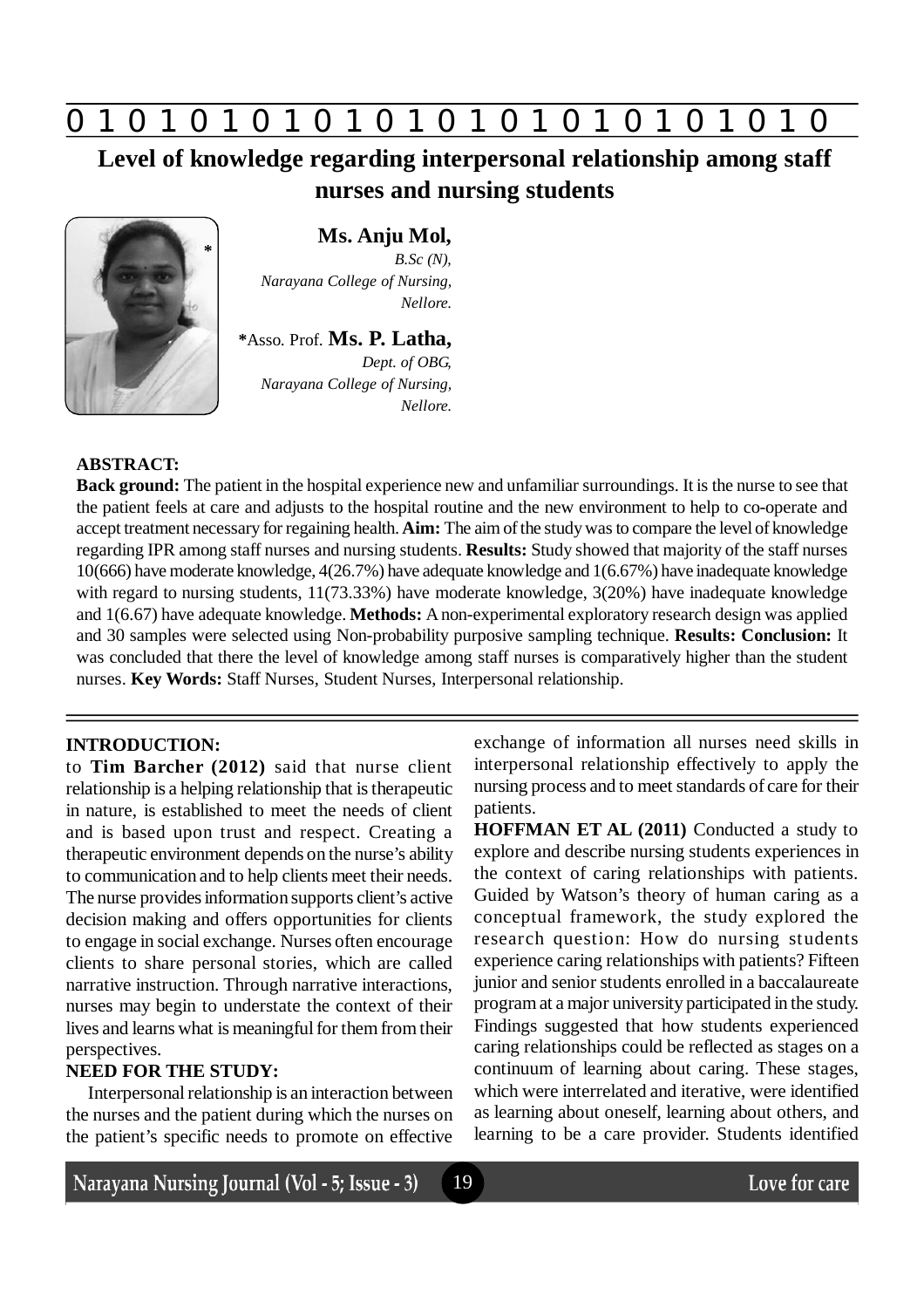# **0 z 0 z 0 z 0 z 0 z 0 z 0 z 0 z 0 z 0 z 0 z 0 z 0**

20

factors and conditions influencing their caring relationships. These included relating to patients as unique human beings and becoming involved in patients' illness worlds by making inquiries into how patients experienced those worlds. Other factors students identified as being related to learning about caring relationships included finding affirmation of one's role through connections with patients, forming reciprocal relationships with patients, and developing strong interpersonal communication.

## **PROBLEM STATEMENT:**

A study to assess the knowledge regarding interpersonal relationship among staff nurses and nursing students in Narayana Medical College Hospital, Nellore.

#### **OBJECTIVES:**

 $\div$  To assess the level of knowledge regarding interpersonal relationship among staff nurses and staff nurses.

 $\div$  To compare the level of knowledge regarding interpersonal relationship between staff nurses and student nurses.

• To find out the association between level of knowledge and selected socio demographic variables among staff nurses and student nurses.

#### **DELIMITATIONS:**

 Staff nurses working at Narayana Medical College Hospital.

 Nursing students who are posted at Narayana Medical College Hospital.

 $\div$  Sample size is 30.

Four weeks of data collection period only.

#### **MATERIALS AND METHODS:**

**Research Approach**: Quantitative Approach.

**Design**: Non experimental descriptive Design.

**Setting:** The study was conducted at Narayana Medical College Hospital, at Nellore.

**Sample size:** Sample size is 30;out of which,15 staff nurses who are working in Narayana medical college hospital and 15 nursing students who are posted in Narayana medical college hospital , Nellore.

**Sampling Technique**: Non-probability convenience sampling technique sampling technique.

#### **Sampling criteria: Inclusion Criteria**

Staff nurses and nursing students who are:

Working or Posted in NMCH Nellore

# Narayana Nursing Journal (Vol - 5; Issue - 3)

- Available at the time of data collection.
- Willing to participate in the study.

#### **Exclusion Criteria**

- Not present at the time of data collection
- Not willing to participate in the study.

# **DESCRIPTION OF THE TOOL:**

#### **The Tool consists of two parts:**

Part I: Consists of questions to collect the demographic data like age ,gender educational qualification, year of experience, sources of information and Attended any in-service education programme regarding Interpersonal relationship.

Part II: consists of self structured questionnaire to assess the knowledge level regarding Interpersonal relationship. It consists of 30 questions**.**

# **Score interpretations:**

| Level of Knowledge        | Score     | Percentage |
|---------------------------|-----------|------------|
| Inadequate Knowledge      | < 15      | $< 50 \%$  |
| <b>Moderate Knowledge</b> | 16 - 21   | 51 - 70 %  |
| Adequate Knowledge        | $22 - 30$ | >70%       |

#### **RESULTS AND DISCUSSION:**

## **Part-I: Demographic findings of staff nurses & student nurses:**

Majority of staff nurses, 11 (73.33%) were between 20-25 years of age, 14(93.33%) were females, 13(86.7%) were completed BSc.Nursing. 9(60%) were having professional experience below 1 year, 7(46.67%) were having source of information is all the above and 12(80%) has not attended any CNE programme on interpersonal relationship.

 $\triangle$  Majority of the nursing students, 11(73.33%) were between above 23 years of age, 13(86.7%) were studying BSc .Nursing, 11(73.3%) were 4th years, 9(60. %) were have mass media as a source of information and 15(100%) has not attended any CNE programme on inter personal relationship.

## **Part-II: Level of Knowledge among Staff Nurses and student nurses: (N=30)**

| Level of knowledge   | Staff Nurse (n = 15) |       | <b>Nursing Students</b><br>$(n = 15)$ |       |
|----------------------|----------------------|-------|---------------------------------------|-------|
|                      | (f)                  | P (%) | (f)                                   | P (%) |
| Inadequate Knowledge |                      | 6.7   | 3                                     | 20    |
| Moderate Knowledge   | 10                   | 66.7  | 11                                    | 73.3  |
| Adequate Knowledge   | 4                    | 26.67 | 1                                     | 6.7   |